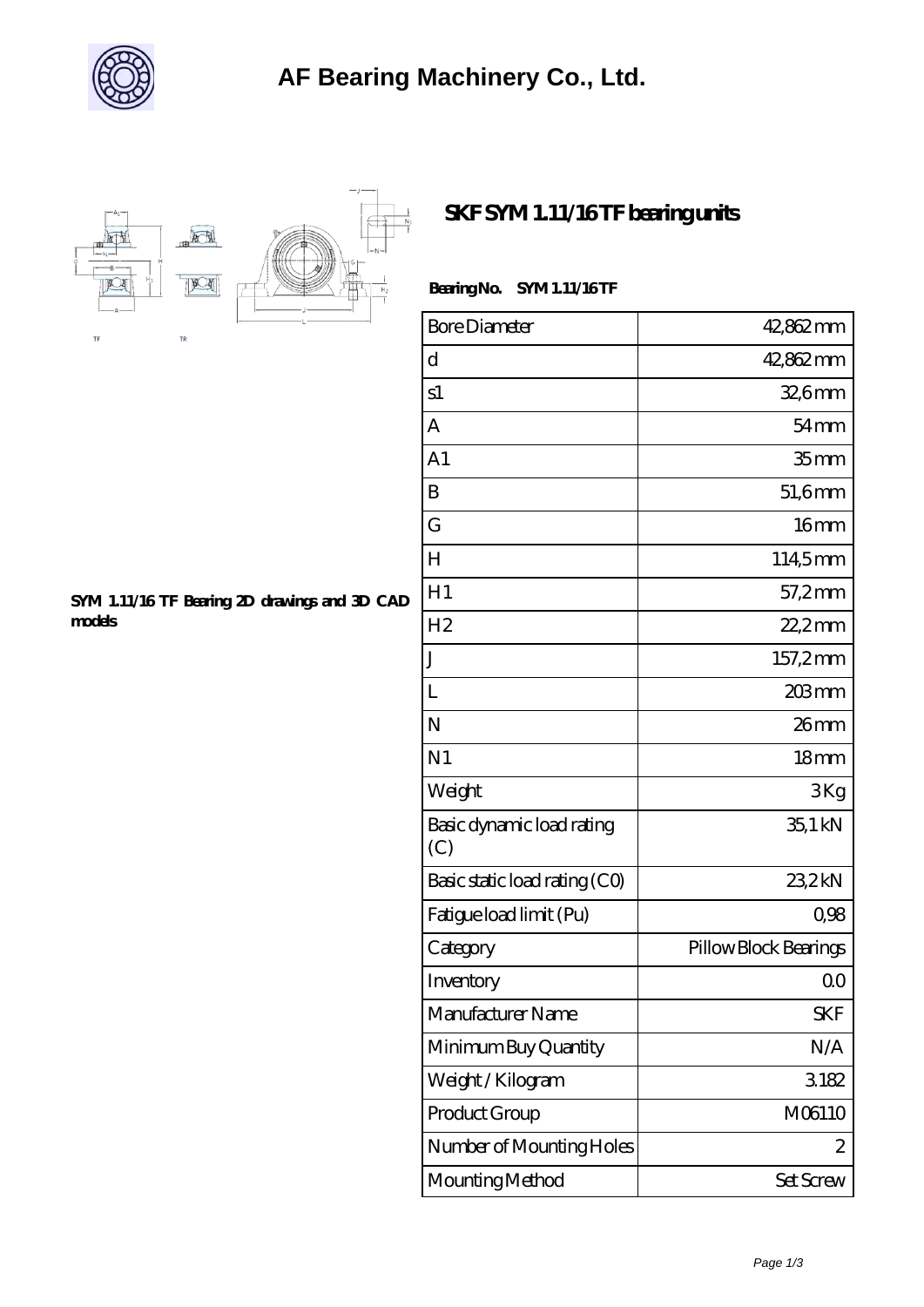

| Housing Style                    | 2 Bolt Pillow Block                                                                                                                                                                                      |
|----------------------------------|----------------------------------------------------------------------------------------------------------------------------------------------------------------------------------------------------------|
| Rolling Element                  | <b>Ball Bearing</b>                                                                                                                                                                                      |
| Housing Material                 | Cast Iron                                                                                                                                                                                                |
| Expansion / Non-expansion        | Non-expansion                                                                                                                                                                                            |
| Mounting Bolts                   | $5/8$ Inch                                                                                                                                                                                               |
| Relubricatable                   | Yes                                                                                                                                                                                                      |
| <b>Insert Part Number</b>        | YAR 210 111-2F                                                                                                                                                                                           |
| Seals                            | M Seal                                                                                                                                                                                                   |
| Housing Configuration            | 1 Piece Solid                                                                                                                                                                                            |
| Inch - Metric                    | Inch                                                                                                                                                                                                     |
| <b>Other Features</b>            | Single Row   Medium Duty<br>  Wide Inner Race   Has<br>Flinger                                                                                                                                           |
| Long Description                 | 2 Bolt Pillow Block;<br>1-11/16" Bore; 2-1/4" Base<br>to Center Height; Set Screw<br>Mount; Ball Bearing, 5-7/8"<br>Minimum Bolt Spacing<br>6-1/2" Bolt Spacing<br>Maximum; Relubricatable;<br>Cast Iron |
| Category                         | Pillow Block                                                                                                                                                                                             |
| <b>UNSPSC</b>                    | 31171511                                                                                                                                                                                                 |
| Harmonized Tariff Code           | 8483204040                                                                                                                                                                                               |
| Noun                             | Bearing                                                                                                                                                                                                  |
| Keyword String                   | Pillow Block                                                                                                                                                                                             |
| Manufacturer URL                 | http://www.skf.com                                                                                                                                                                                       |
| Manufacturer Item Number         | SYM 1.11/16TF                                                                                                                                                                                            |
| Weight/LBS                       | 66                                                                                                                                                                                                       |
| Actual Bolt Center to<br>Center  | OInch   CMillimeter                                                                                                                                                                                      |
| <b>Bolt Spacing Minimum</b>      | $5875$ Inch<br>149.225Millimeter                                                                                                                                                                         |
| Nominal Bolt Center to<br>Center | 63Inch   160Millimeter                                                                                                                                                                                   |
| Bore                             | 1.688Inch   42.875                                                                                                                                                                                       |